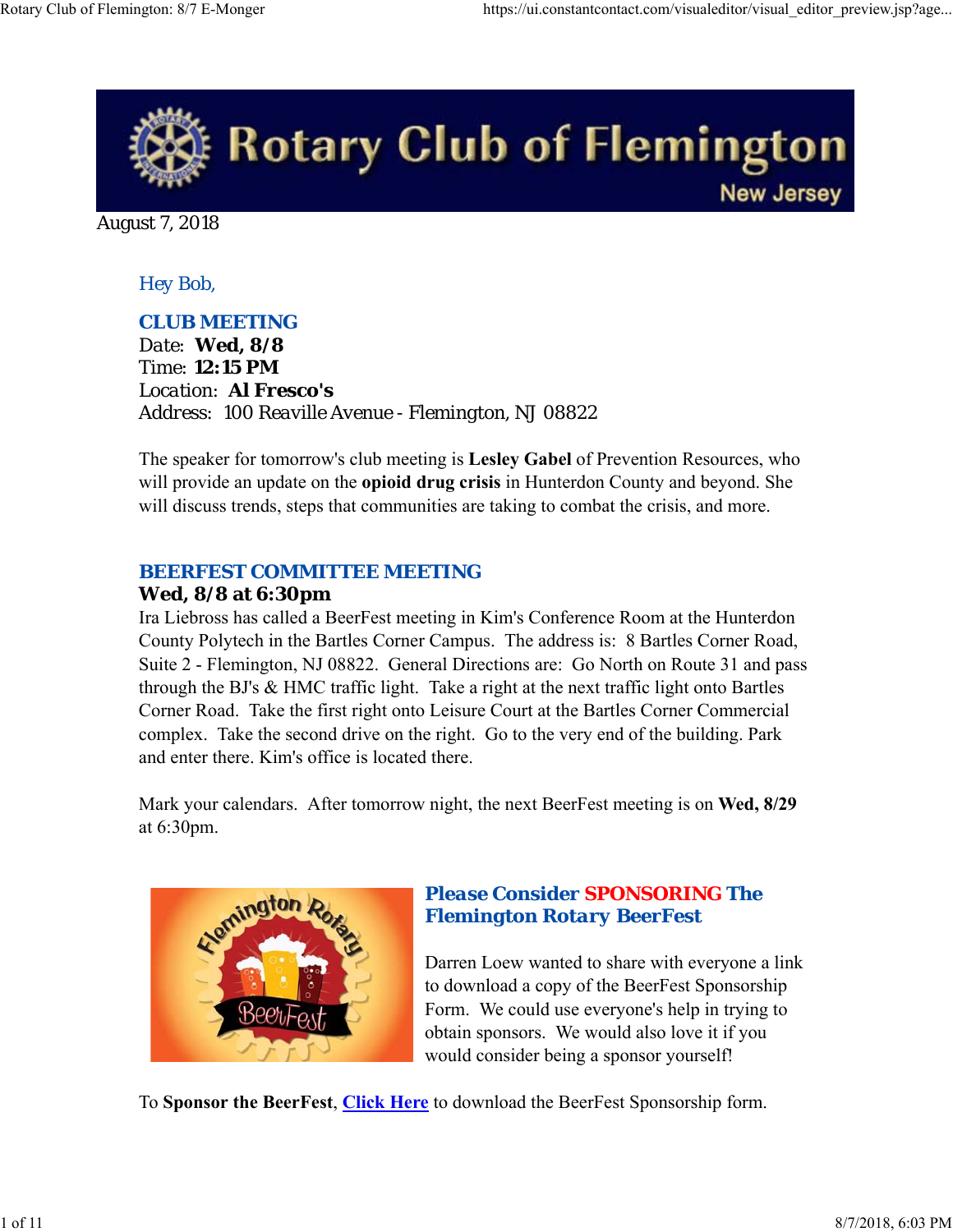To directly **Donate to the Flemington Rotary Foundation**, **Click Here** to contribute via the Flemington Rotary Foundation website. Credit cards are accepted.

# *Reminder: CLUB DUES INVOICE for the 2018-2019 Flemington Rotary Calendar Year* From **Terry Ownes, Treasurer**

On July 1st, we started the 2018-2019 Flemington Rotary calendar year. At that time Terry Ownes mailed every member a club dues invoice. If you don't have your invoice handy, **Click Here** to download a PDF of the invoice.

Terry asks that all members pay their dues now at this time. We have received invoices from both Rotary International as well as District. To date only 16 members out of 37 have remitted dues. Terry asks that all members please pay your dues so that the club can make the payments to Rotary International and District.

# *Message from Otto Reinbacher* July 28, 2018

Thank you so much for continuing to send me the E-Monger every week. It is great to get the news. Wish I could be there to drink beer with you. Sounds like a great fundraiser.

As you know, I transferred to the **Bailey's Crossroads Rotary Club**. Amazingly it meets in our Retirement Community. I can attend the sunrise (7:30 A.M.) meetings in my slippers. I do not attend in my pajamas. It is an active club with many ties to the DC bureaucracies among the membership. I am not the oldest member. The annual and chief fundraiser is the raffle of an Antique Mustang restired to prime condition. It raises over \$100,000 each year and funds all their varied charitable endeavors.

It is now two years since I left Flemington with warm memories of town and Rotary. Now it is time to take me off your mailing list. I appreciate all the friendship and love from the gang.

God Bless. Otto Reinbacher

# *We Are Now Part of DISTRICT 7475* **Effective July 1, 2018**

As you likely know, our prior District 7510 had been reducing in membership size over the years. The same has also happened for our nearby neighboring District 7470. Therefore, effective July 1, 2018, these two Districts have merged to form our new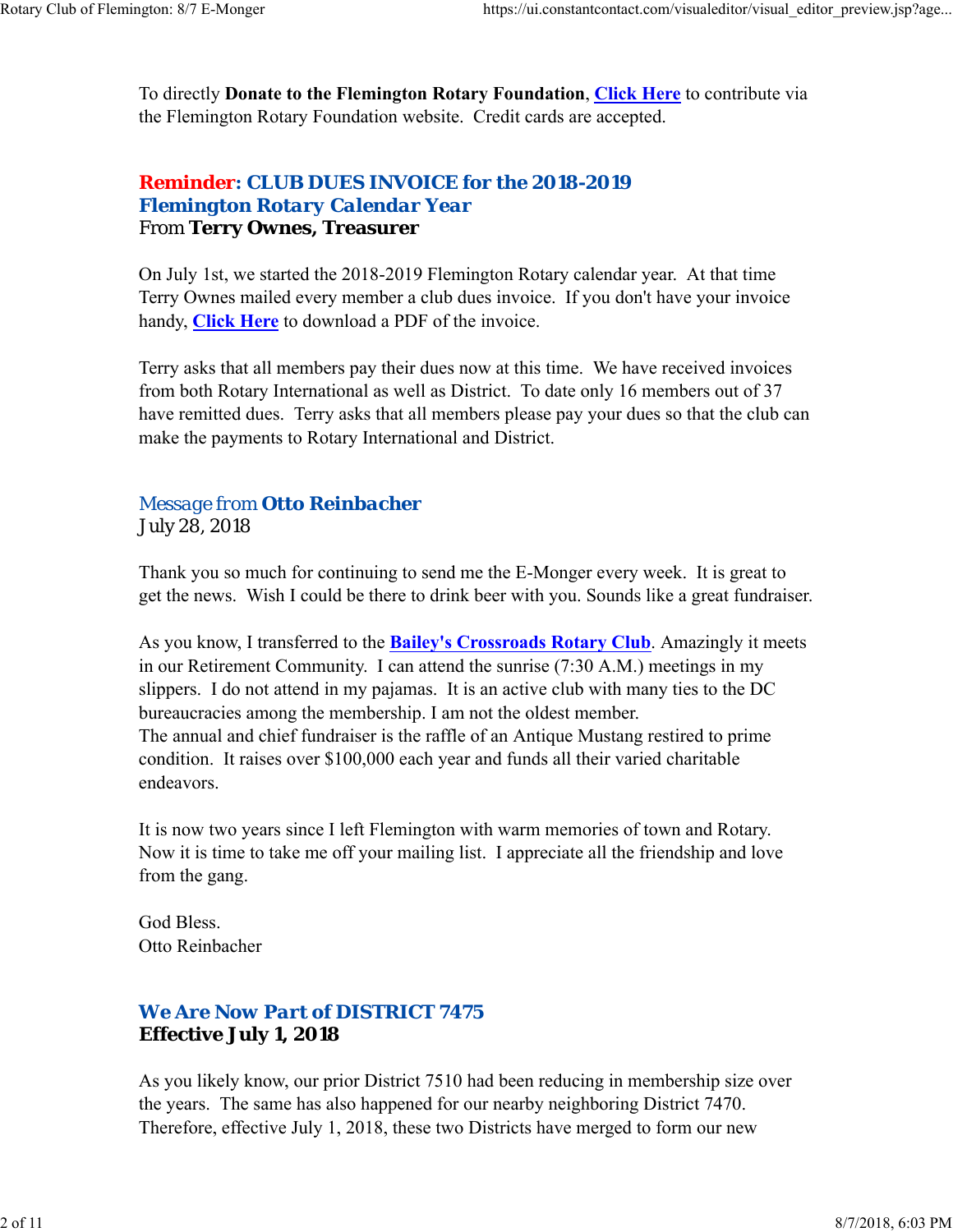**District 7475**. To learn more about our new District, visit the new website at **www.njrotary.org**



# *2018 Flemington Rotary BeerFest TICKETS ARE ON SALE!!!*

Please note that **online tickets** for the **2018 Flemington Rotary BeerFest** went on sale on Tuesday, May 1st! While we hope all Rotarians are able to help work at the event in some manner, please feel free to let your family & friends know about attending. For more information or to purchase tickets, **Click Here** to visit the website.



# *Please Consider Supporting YOUR FLEMINGTON ROTARY FOUNDATION*

The **Flemington Rotary Foundation** was established in 2017 and was organized for the charitable and educational purposes of the Rotary Club of Flemington, NJ. Classified as a not-forprofit 501(c)(3) tax exempt charitable organization, the Flemington Rotary Foundation provides

Rotarians an opportunity to advance world understanding, goodwill, and peace through the improvement of health, the support of education, and the alleviation of poverty at international to local levels.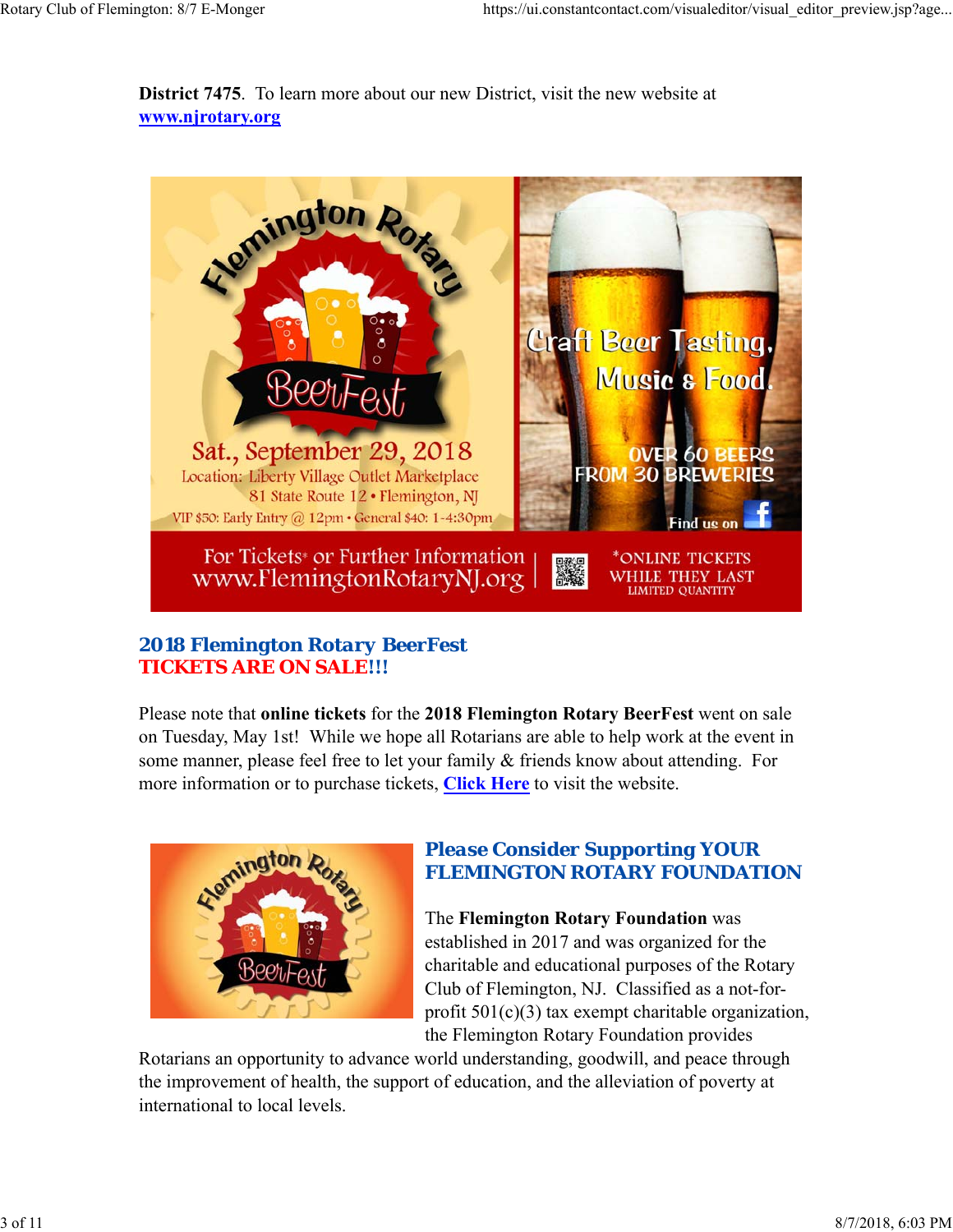We request that all Rotarians **consider making a donation of \$100 or more** to the Foundation in one of two ways. One way is to sponsor the upcoming BeerFest event and receive all the mileage associated with the level of sponsorship you choose! OR, if you don't want to receive the public recognition from your donation, then contribute directly to the Flemington Rotary Foundation. Either donation (via sponsorship or direct donation) is **tax deductible** to the maximum extent of the law.

To **Sponsor the BeerFest**, **Click Here** to download the BeerFest Sponsorship form.

To directly **Donate to the Flemington Rotary Foundation**, **Click Here** to contribute via the Flemington Rotary Foundation website. Credit cards are accepted.

# *RIDES for JOHN ZULLO* **From Sandy Clark Updated 8/7/2018**

The following is an updated schedule for driving John Zullo to Wednesday Rotary meetings during the next several weeks. This will be revised as necessary in each weekly E-Monger. Scheduled drivers should contact Sandy Clark at least 24 hours before the Wednesday meeting if they are unable to drive. At the same time, John will call the scheduled driver at least a day in advance if he does not plan to attend the meeting.

### **Schedule of Drivers for John Zullo**:

- August 8 Harry Mazujian
- August 15 Sandy Clark
- August 22 Ken Skowronek
- August 29 Terry Martin

# *EASTER SEALS DISABILITY SERVICES CAMP MERRY HEART* **"Service Club Day" Wed, August 8th** @ **3pm** 21 O Brien Road - Hackettstown, NJ 07840

All rotary members, including their family, are invited to attend "Service Club Day" at Camp Merry Heart on August 8th, beginning at 3:00 pm. The day is meant to celebrate the amazing work of the camp, tour the facility and experience the joy of the campers in residence that day.

Camp Merry Heart is an Easter Seals camp for the disabled in scenic Warren County that has enjoyed a close relationship with the Rotary Clubs of New Jersey for over 65 years. Many clubs provide annual maintenance for buildings at the camp, as well as financial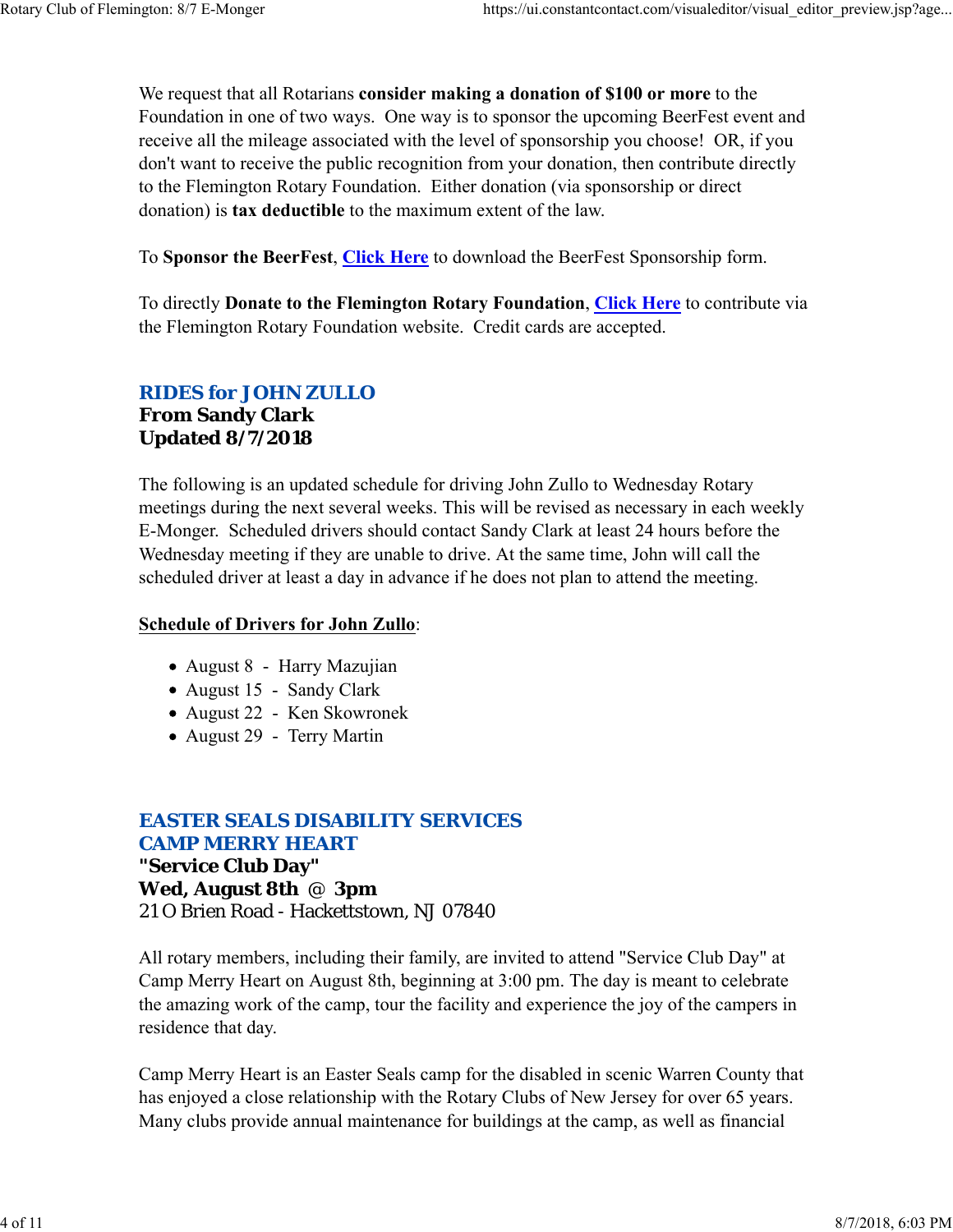support.

Each year in early August, Camp Merry Heart hosts an event known as "Service Club Day", at which many Rotary Clubs join together to put on a carnival for the campers in the afternoon, followed by a BBQ dinner prepared by Rotary Clubs and a brief "Thank You" ceremony to recognize the service clubs that have contributed to its success throughout the year.

This year, Service Club Day at Camp Merry Heart is on August 8th, beginning at 3:00 pm. We would like to invite you, members of your club and your families to join us that day to celebrate the amazing work of the camp, tour the facility and experience the joy of the campers in residence that day.

See you on August 8th!



## *Follow US on Facebook*

The Rotary Club of Flemington is on Facebook with two (2) different Facebook pages! One page is for all information about the Rotary Club of Flemington. The second page is

dedicated to the BeerFest event. Click the links below to access our Facebook pages:

- Rotary Club of Flemington, NJ
- Flemington Rotary BeerFest



#### *The Flemington Rotary MEMBER DIRECTORY Is Updated on the Website*

A PDF copy of the Club Directory kept on the club website, located on the password protected "**Members Only**" page. To access this, simply goto

**www.FlemingtonRotaryNJ.org** and click on "Members

Only" in the upper left. The page is password protected. If you do not have the password, simply email us and request it.

If you see any updates that need to be made (a change of address, email, phone number, something is not listed correctly, etc.), please email Sandy Clark and request any changes to be made. **Click Here** to generate an email to Sandy.



# *SPEAKERS & PROGRAMS BEING SOUGHT*

**Jeff Moore**, our new Program Chair, is looking for speaker &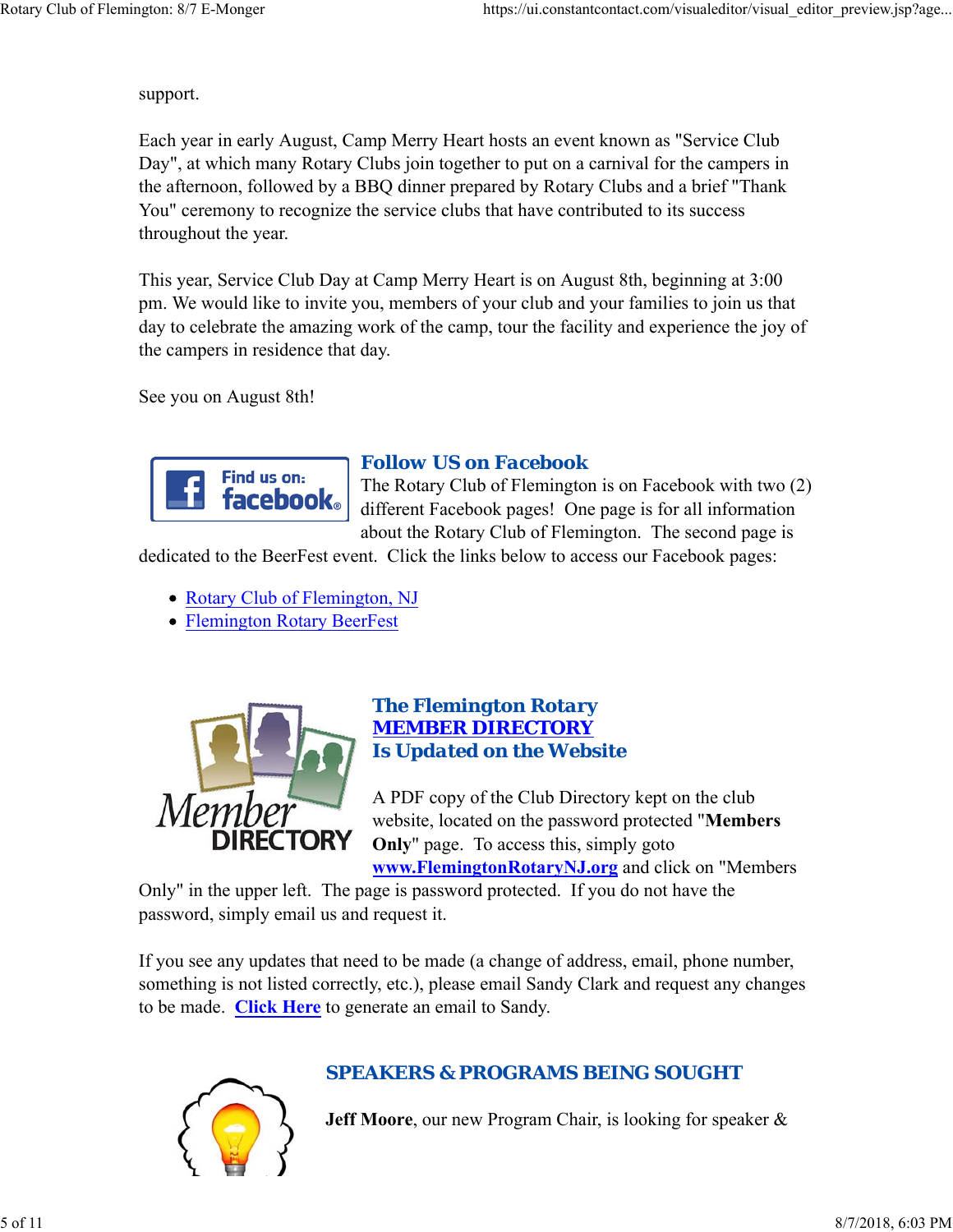program ideas for upcoming meetings. If you have any leads, please pass them onto Jeff, who will follow-up to schedule the speaker.

**Click here** to generate an email directly to Jeff.

#### *HUNTERDON COUNTY* **HUNTERDON COUNTY CHAMBER OF COMMERCE CHAMBER OF COMMERCE**

As you know, the Rotary Club of Flemington is a member of the H.C. Chamber of Commerce. This enables all Rotarians the ability to attend a Chamber function as a "member". If someone asks you what your business is, you would explain that you are a member representing the Rotary Club of Flemington. **Click Here** to visit the Chamber website for a listing of upcoming events.

# *ROTARY DISTRICT 7475 NEWS*

**Click Here** to read the current news from our Rotary District 7475.

# *UPCOMING DATES TO NOTE:*

Wed, 8/08: Lesley Gabel of Prevention Resources will provide an update on the opioid drug crisis in Hunterdon County and beyond. She will discuss trends, steps that communities are taking to combat the crisis, and more.

Wed, 8/15: TBA.

Wed, 8/22: Kari McGann (rescheduled). She is the new Superintendent of the Flemington/Raritan School District. She will introduce herself to the club and and offer thoughts about the district's future.

Wed, 8/29: (5th Wed): Rocky Schwartz will discuss her work in supporting families through substance abuse and recovery.

Wed, 9/05: Jane Griffith, a social worker with the Hunterdon County Department of Human Services, will discuss the Mr. Fix-It Program and other initiatives in the Division of Senior, Disabilities & Veterans Services.

Wed, 9/12: Official Visit: District Governor John Wilson.

Wed, 9/19: Ira Liebross: Flemington Rotary BeerFest.

Wed, 9/26: Ira Liebross: Flemington Rotary BeerFest.

**Next RCOF Board Meeting:** Wed, TBA at 5:30 PM (Usually the 3<sup>rd</sup> Wed). Next BeerFest Meeting: Wed, 8/8 at 6:30 PM (Usually the 3<sup>rd</sup> Wed). **Next Membership Meeting:** Wed, TBA at 1:30 PM (Usually the 2<sup>nd</sup> Wed).

**Upcoming RCOF Club Events, Fundraisers, Fellowship Events, Etc**.: 9/29 (Sat): Flemington Rotary BeerFest

## **Rotary District 7475 Events & Functions:**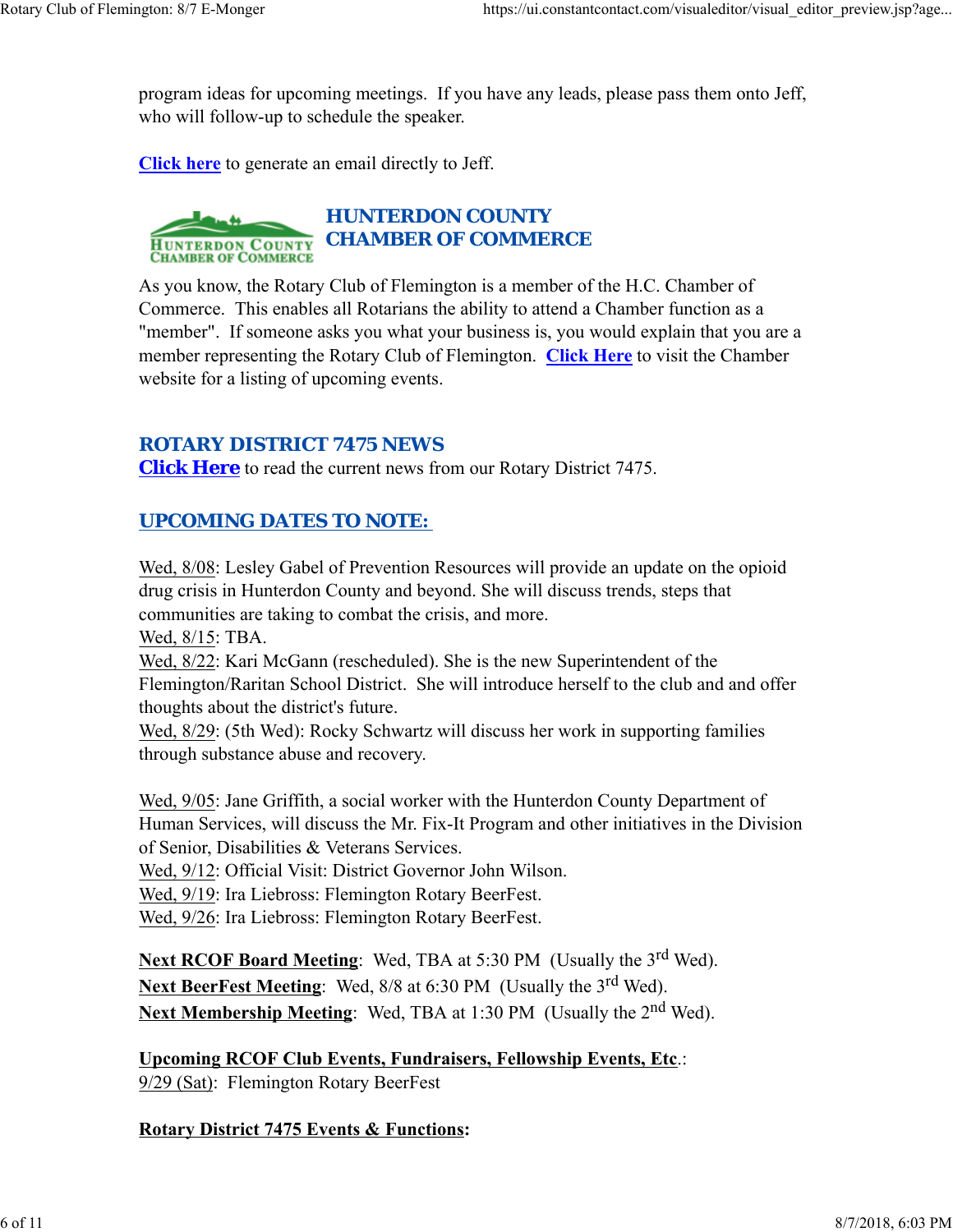To Be Announced.

### *COMMITTEE LIST:*

**Click Here** to download the listing of all current Club Committee's and its members.

### *"MEMBERS ONLY" WEBSITE:*

## **Click Here for the Members Only section of the website to find:**

- 1) The "Membership Proposal Form" to propose a new member.
- 2) New Member Information.
- 3) An Online Copy of the Club Membership Directory.
- 4) A Link to All Photos Albums of the Club.

## *ROTARY WEBSITE LINKS:*

Rotary International: **www.Rotary.org** Rotary District 7510: **www.RotaryNJ.org**

## *NEARBY ROTARY CLUB MEETINGS:*

As A Rotarian, you are Welcome to attend a Rotary Club meeting anywhere in the world. Click here for the Rotary Club Locator App. Or see below for some local meetings:

#### Mondays

**Lambertville/New Hope** (6:30 pm) - Lambertville Station Restaurant; 11 Bridge Street, Lambertville NJ 08530

**Piscataway** (12:15 pm) - Radisson Hotel; 21 Kingsbridge Road, Piscataway, NJ 08854

#### Tuesdays

**Whitehouse** (12:15 pm) - Max's 22; 456 Route 22 West, Whitehouse Station, NJ 08889 **Princeton** (12:15 pm) - The Nassau Club; 6 Mercer Street, Princeton, NJ 08540 **Bridgewater-Bound Brook** (12:15 pm) - Arbor Glenn; 100 Monroe St, Bridgewater 08807

#### Wednesdays

**Branchburg Township** (7:30 am): Stoney Brook Grille; 1285 Route 28, North Branch, NJ 08876

**Flemington** (12:15pm): Copper Hill Country Club; 100 Copper Hill Road, Ringoes, NJ 08851

**Hillsborough Township** (6:15 pm): Pheasant's Landing; 311 Amwell Road (Rt. 514), Hillsborough, NJ 08844

#### Thursdays

**Clinton Sunrise** (7:30 am): Clinton Fire Department; New Street, Clinton, NJ 08809 **Somerville/Bridgewater** (12:15 pm): Bridgewater Manor; 1251 US Highway 202/206, Bridgewater, NJ 08807

**Trenton** (12:15 pm): Freddie's Tavern; 12 Railroad Avenue, West Trenton, NJ 08628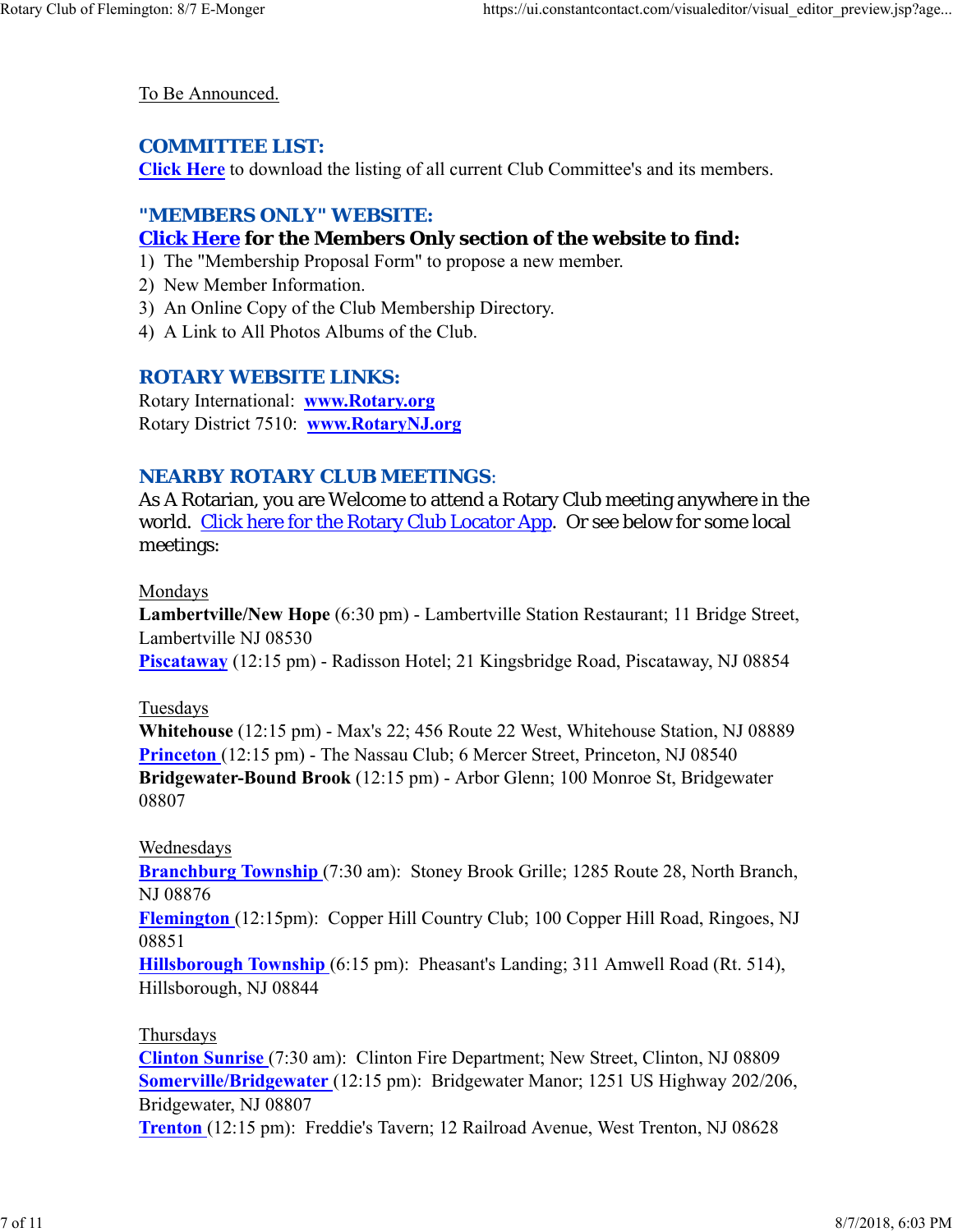Fridays **North Hunterdon** (12:15 pm): Beaver Brook County Club; 25 County Club Drive, Annandale, NJ 08801 Princeton Corridor (12:15pm): Hyatt Regency; 102 Carnegie Center, Rt. 1 North, Princeton, NJ 08540

#### eClub

**Rotary eClub of Hunterdon Horizon**: View website for meetings or online makeups.

# RI President's Call for Action in **2018-2019**: **"Be the Inspiration" Rotary Club of Flemington - Our 95th Year**

Founded October 3, 1923 \* Charter #1529 \* District 7475

| Club President                           | <b>Nik Kritharis</b>                       |  |
|------------------------------------------|--------------------------------------------|--|
| President-Elect                          | Ann del Campo                              |  |
| Secretary                                | <b>Kyle Fogarty</b>                        |  |
| Treasurer, General                       | <b>Terry Ownes</b>                         |  |
| Treasurer, Lunch                         | <b>Ken Skowronek</b>                       |  |
| <b>Board Member</b>                      | <b>Kim Metz</b> (immediate Past-President) |  |
| <b>Board Member</b>                      | <b>Sandy Clark</b>                         |  |
| <b>Board Member</b>                      | D.J. Wright                                |  |
| Sergeant-at-Arms                         | <b>Tom Fisher</b>                          |  |
| R.I. President                           | Barry Rassin (New Providence, Bahamas)     |  |
| District Governor (DG)                   | <b>John Wilson (Newark)</b>                |  |
| District Governor Elect (DGE)            | <b>Ray Freaney (Madison)</b>               |  |
| District Governor Designee (DGD)         | M. Ann Walko (Watchung-Warren)             |  |
| <b>Assistant District Governor (ADG)</b> | ***** (***)                                |  |

Club Meetings: **Wednesday, 12:15 pm, Al Fresco's** 100 Reaville Avenue - Flemington, NJ 08822



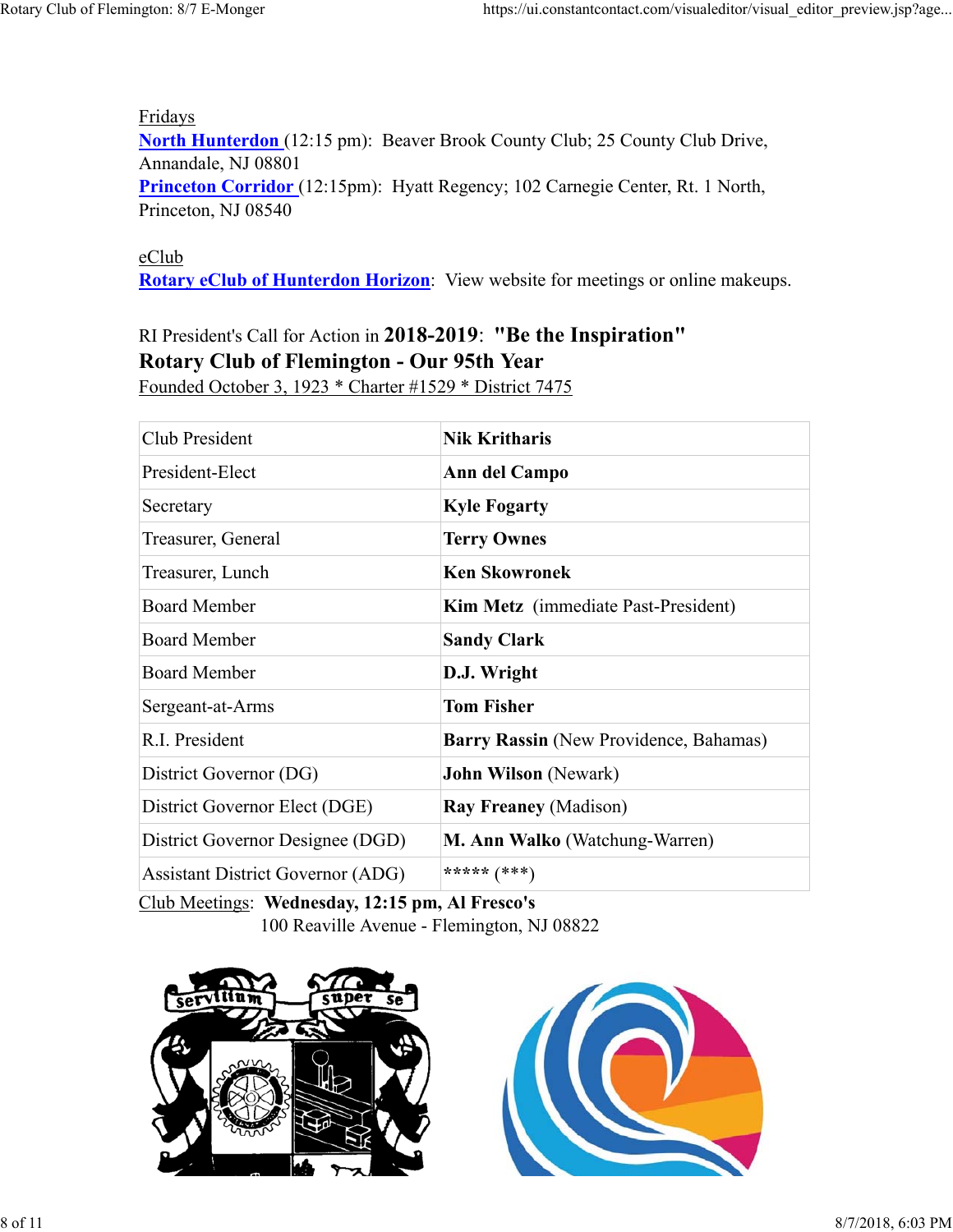

**MISSION STATEMENT:** The mission of Rotary International is to assist and guide Rotarians and Rotary clubs to accomplish the Object of Rotary to ensure Rotary's continuing relevance and to help build a better world, emphasizing service activities by individuals and groups that enhance the quality of life and human dignity, encouraging high ethical standards, and creating greater understanding among all people to advance the search for peace in the world.

**THE OBJECT OF ROTARY:** The object of Rotary is to encourage and foster the ideal of service as a basis of worthy enterprise and, in particular, to encourage and foster:

**1st**: The development of acquaintance as an opportunity for service;

**2nd**: High ethical standards in business and professions, the recognition of the worthiness of all useful occupations, and the dignifying of each Rotarian's occupation as an opportunity to serve society;

**3rd**: The application of the ideal of service in each Rotarian's personal, business and community life;

**4th**: The advancement of international understanding, goodwill, and peace through a world fellowship of business and professional persons united in the ideal of service.

**THE 4-WAY TEST:** "Of the things we think, say or do:

- **1st**: Is it the Truth?
- 2<sup>nd</sup>: Is it Fair to all concerned?
- **3rd**: Will it build goodwill and better friendships?
- **4th**: Will it be beneficial to all concerned?"

# *ROTARY's AVENUE'S OF SERVICE*:

**1)** Through **Club Service**, we have fun, build lasting friendships, and make sure that our club runs well.

**2)** Through **Vocational Service**, we volunteer our professional skills to serve others and promote integrity in everything we do.

**3)** Through **Community Service**, we address local needs and work with our community to bring lasting improvements.

**4)** Through **International Service**, we meet humanitarian needs around the globe and promote world understanding and peace.

**5)** Through **Youth Service**, we work with young people to help them become the next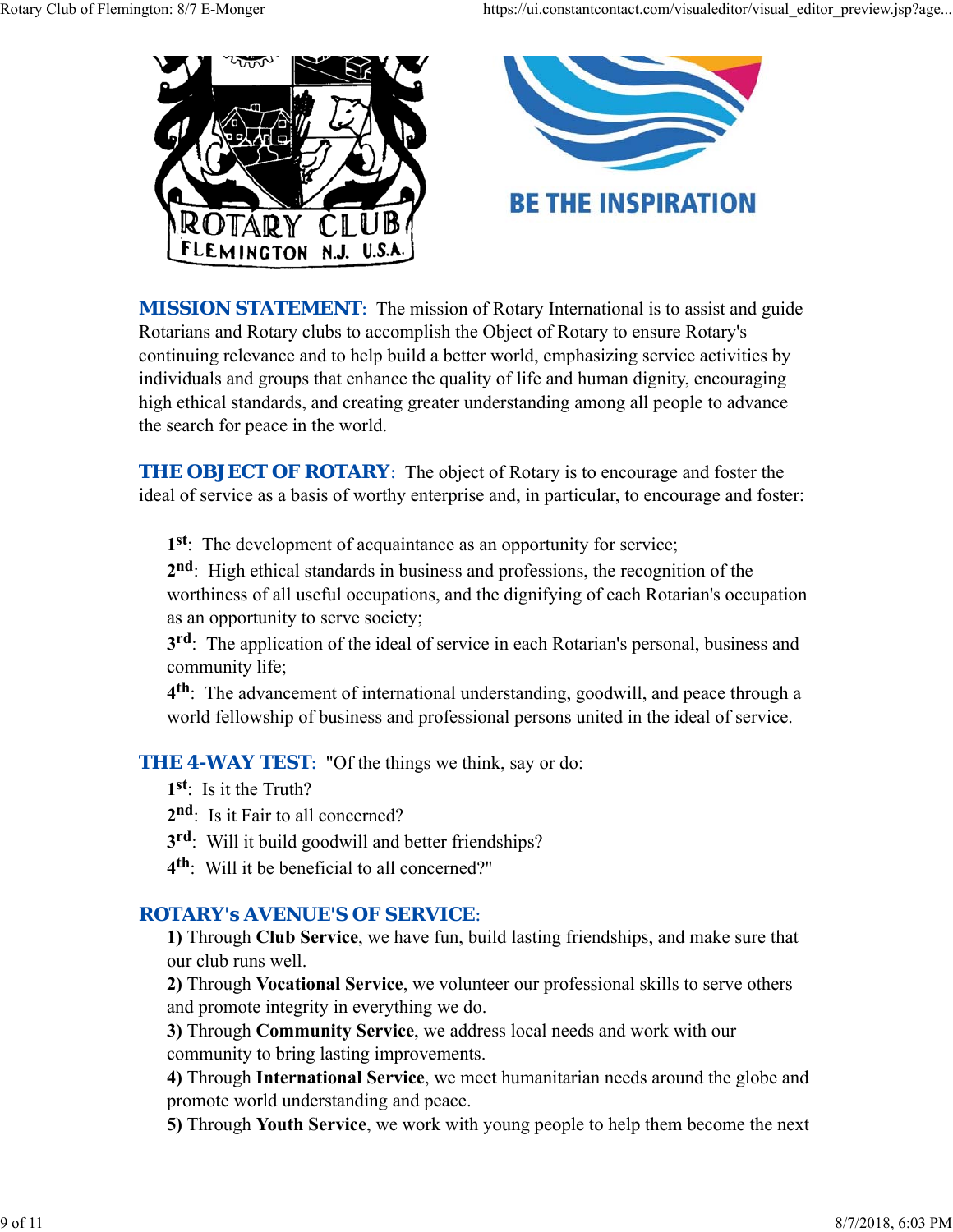generation of leaders, visionaries, and peacemakers.

#### **2018-2019 CLUB MEMBER ROSTER Rotary Club of Flemington, NJ** Current Number of Members: 37

**Rotarian Member Since Classification** Bohler, Herbert C. (Herb) 1977 Specialty Advertising Chittenden, Robert L. (Bob) 2003 M.E.F.P. Consulting Engineering Clark, Arthur L. (Sandy) 1987 Printing Davidson, James G. (Jim)  $\qquad \qquad$  2002 Rubber Products del Campo, Ann **2016** Scientist & Farmer Ferrari, Frederick J. (Fred) | 1964 | Orthodontia Fisher, Charles H. (Charlie) 1961 Funeral Services Fisher, Thomas H. (Tom)  $\qquad$  2012 Property & Casualty Insurance Fogarty, Kyle M. 2017 Financial Advisor Harrison, Jeffrey (Jeff) 1996 Psychotherapy Hyatt, Frederic D. (Fred) The 2017 Retired - Aerospace Kamnitsis, Christopher P. (Chris) | 2001 | Financial Planning Kritharis, Nikolaos (Nik) 2016 Dentistry Liebross, Ira **Network** 1997 Family Medicine Loew, Darren 2002 | Orthodontics Martin, Teresa (Terry)  $\overline{1993}$  Solid Waste/Recycling Mazujian, Harry **2004** Clergy McWilliams, Nancy **Nancy** 1992 Psychotherapy Metz, Kim 2007 Technical Education **Moore, Jeffrey (Jeff) 2018 Education - Secondary** Muller, George D. **1964** Cut Glass Manufacturing Newland, Robert D. (Bob) 1998 Insurance Ownes, Terry M. The Covering Covering Covering Covering Phelan, Christopher J. (Chris) | 2009 | Chamber Of Commerce Randolph, R. Wayne **1982** Veterinary Medicine Ruberto, Johanna S. **2016** High School Administration Schaible, R. Michael (Mick) | 1998 | Appraisal Services Skowronek, Kenneth J. (Ken) | 1994 Family Law Sollner, Richard F. (Dick) 1962 Air Transportation Stothoff, Richard H. (Dick) 1966 Sanitary Engineering Widico, Karen A. 1997 Public Health Services Williams, Gwen 1991 Purchasing/Manufacturing Wise, Robert (Bob) 1992 Hospital Administration Woske, Harry **Network** 1977 Cardiology